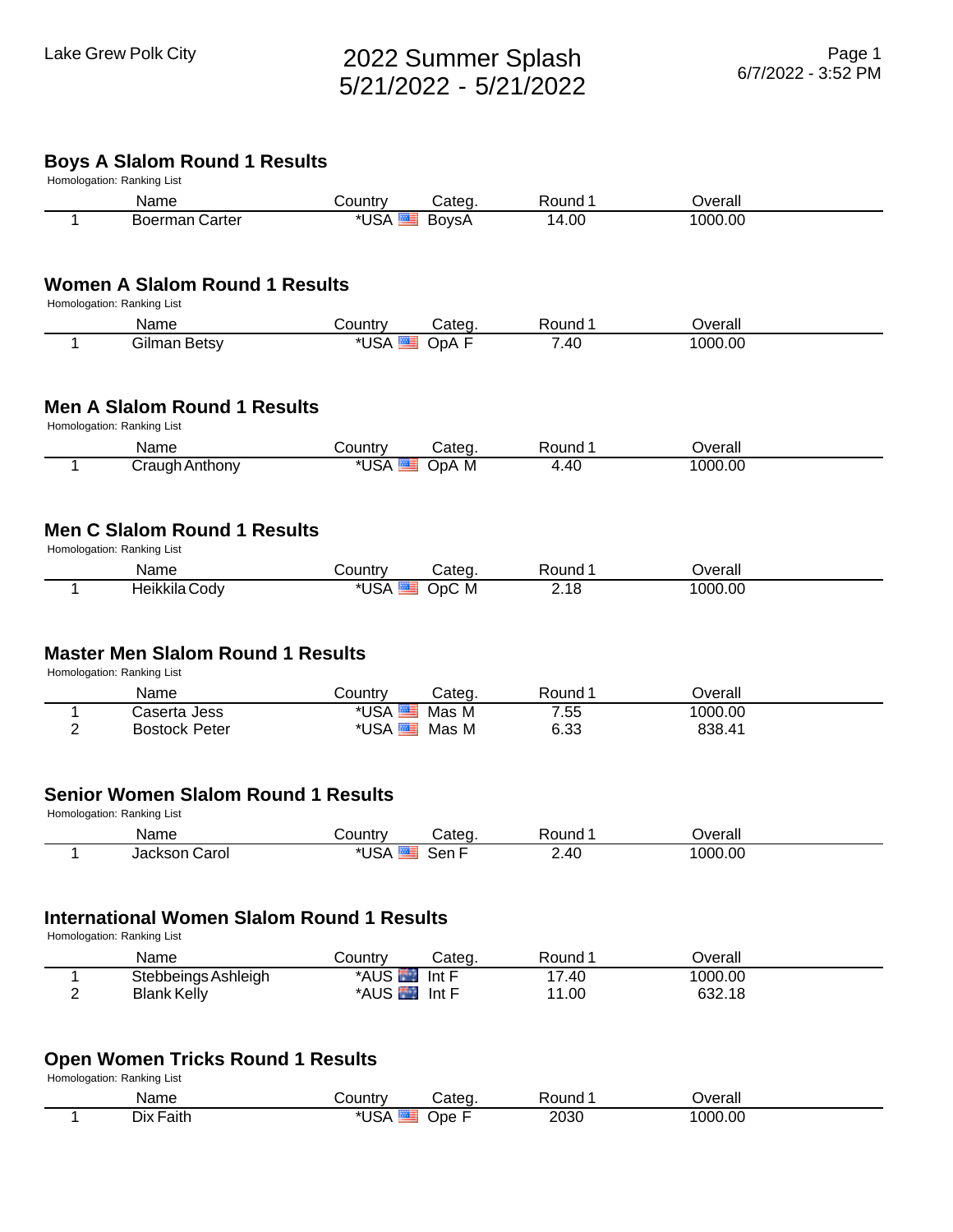# Lake Grew Polk City 2022 Summer Splash 5/21/2022 - 5/21/2022

| <b>Boerman Carter</b><br>1<br><b>Women A Tricks Round 1 Results</b><br>Homologation: Ranking List<br>Name<br><b>Gilman Betsy</b><br>1<br>Name<br>Craugh Anthony<br>1<br>Name<br>Heikkila Cody<br>1<br>Name<br><b>Bostock Peter</b><br>1<br>Name<br>Jackson Carol<br>1                                      | *USA <sup>E</sup><br>Country<br>*USA<br>Country<br>*USA | Categ.<br>Ope M<br>Categ.<br>OpA F<br>Categ.<br>OpA M | 5000<br>Round 1<br>600<br>Round 1 | 1000.00<br>Overall<br>1000.00 |
|------------------------------------------------------------------------------------------------------------------------------------------------------------------------------------------------------------------------------------------------------------------------------------------------------------|---------------------------------------------------------|-------------------------------------------------------|-----------------------------------|-------------------------------|
|                                                                                                                                                                                                                                                                                                            |                                                         |                                                       |                                   |                               |
|                                                                                                                                                                                                                                                                                                            |                                                         |                                                       |                                   |                               |
|                                                                                                                                                                                                                                                                                                            |                                                         |                                                       |                                   |                               |
| <b>Men A Tricks Round 1 Results</b><br>Homologation: Ranking List                                                                                                                                                                                                                                          |                                                         |                                                       |                                   |                               |
|                                                                                                                                                                                                                                                                                                            |                                                         |                                                       |                                   |                               |
|                                                                                                                                                                                                                                                                                                            |                                                         |                                                       |                                   |                               |
| <b>Men C Tricks Round 1 Results</b><br>Homologation: Ranking List<br><b>Master Men Tricks Round 1 Results</b><br>Homologation: Ranking List<br><b>Senior Women Tricks Round 1 Results</b><br>Homologation: Ranking List<br><b>International Women Tricks Round 1 Results</b><br>Homologation: Ranking List |                                                         |                                                       |                                   | Overall                       |
|                                                                                                                                                                                                                                                                                                            |                                                         |                                                       | 1400                              | 1000.00                       |
|                                                                                                                                                                                                                                                                                                            |                                                         |                                                       |                                   |                               |
|                                                                                                                                                                                                                                                                                                            |                                                         |                                                       |                                   |                               |
|                                                                                                                                                                                                                                                                                                            | Country                                                 | Categ.                                                | Round 1                           | Overall                       |
|                                                                                                                                                                                                                                                                                                            | *USA                                                    | OpC M                                                 | 520                               | 1000.00                       |
|                                                                                                                                                                                                                                                                                                            | Country<br>*USA                                         | Categ.<br>Mas M                                       | Round 1<br>400                    | Overall<br>1000.00            |
|                                                                                                                                                                                                                                                                                                            |                                                         |                                                       |                                   |                               |
|                                                                                                                                                                                                                                                                                                            |                                                         |                                                       |                                   |                               |
|                                                                                                                                                                                                                                                                                                            | Country                                                 | Categ.                                                | Round 1                           | Overall                       |
|                                                                                                                                                                                                                                                                                                            | *USA <b>E</b> Sen F                                     |                                                       | 770                               | 1000.00                       |
|                                                                                                                                                                                                                                                                                                            |                                                         |                                                       |                                   |                               |
|                                                                                                                                                                                                                                                                                                            |                                                         |                                                       |                                   |                               |
| Name                                                                                                                                                                                                                                                                                                       | Country                                                 | Categ.                                                | Round 1                           | Overall                       |
| <b>Blank Kelly</b><br>1                                                                                                                                                                                                                                                                                    | <b>AUS</b>                                              | Int F                                                 | 2500                              | 1000.00                       |
|                                                                                                                                                                                                                                                                                                            |                                                         |                                                       |                                   |                               |
| <b>Girls B Tricks Round 1 Results</b><br>Homologation: Ranking List                                                                                                                                                                                                                                        |                                                         |                                                       |                                   |                               |
| Name<br><b>Bostock Victoria</b><br>1                                                                                                                                                                                                                                                                       | Country                                                 | Categ.<br>*USA<br>Grl B                               | Round 1<br>50                     | Overall<br>1000.00            |

### **Open Women Slalom Round 1 Results**

Homologation: Ranking List

| Name         | `ountrv | ateα | ound≀                   | <b>Werall</b><br>all |
|--------------|---------|------|-------------------------|----------------------|
| Dix<br>aith. | ാല      | me   | .50 <sub>1</sub><br>. . | 000.00               |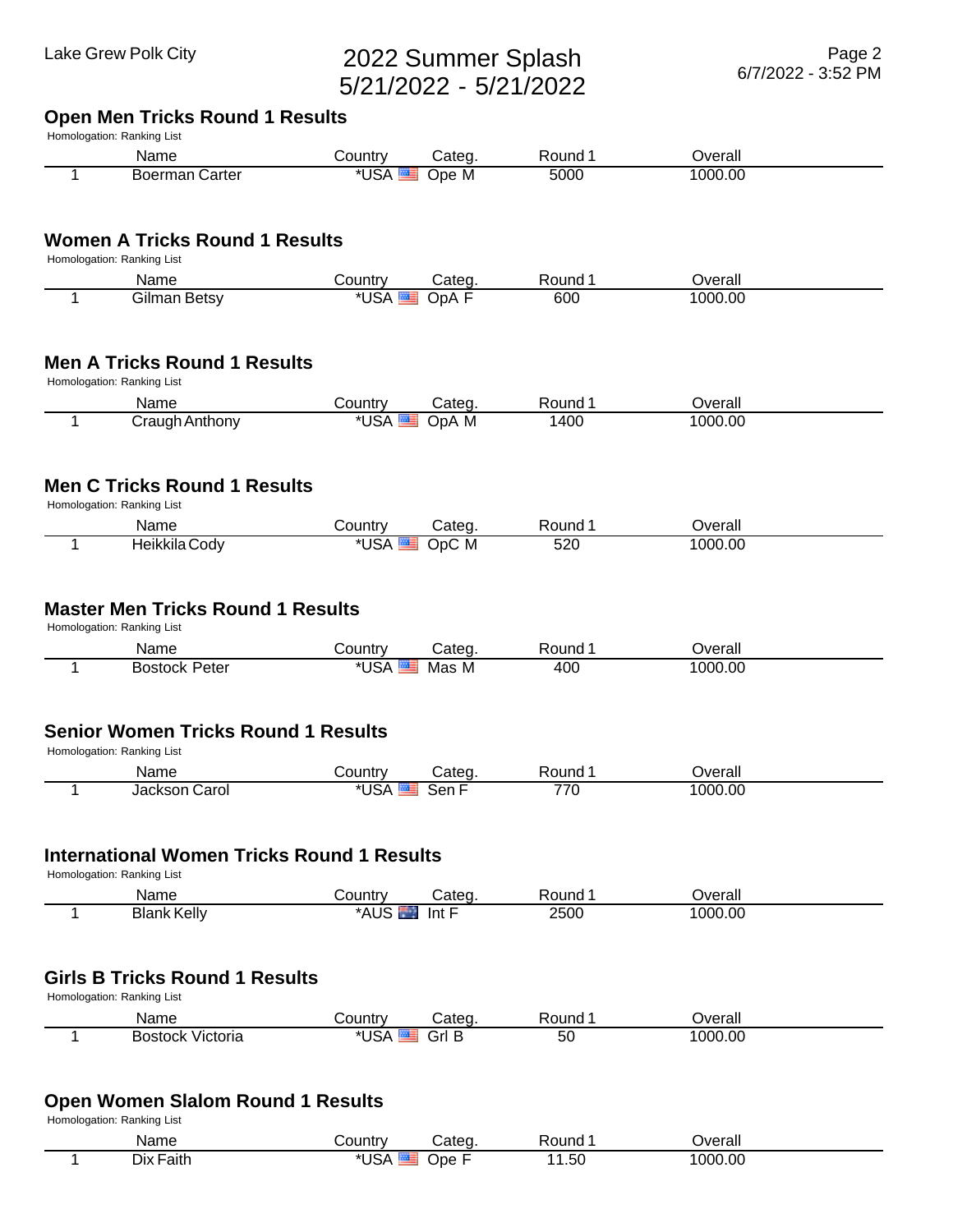#### **Women B Slalom Round 1 Results**

| Name                | تountr∨ | Categ   | ≀ound | )verall |  |
|---------------------|---------|---------|-------|---------|--|
| <b>Bailey Ariel</b> | *USA    | JpB F   | .88   | 1000.00 |  |
| Meyer Kjerstin      | *USA    | $OpB$ F | 0.10  | 53.19   |  |

#### **Women B Tricks Round 1 Results**

Homologation: Ranking List

|   | Name                | تountr∨      | Categ. | Round | ⊃verall          |  |
|---|---------------------|--------------|--------|-------|------------------|--|
|   | Meyer Kjerstin      | ا ا⊂∆<br>.   | JpB .  | 70    | 1000.00          |  |
| - | <b>Bailey Ariel</b> | ا ا≤∆<br>Jur | JpB F  | 40    | タウゴ ビジ<br>າ∠ວ.ວ≎ |  |

#### **Open Pro Men Slalom Round 1 Results**

Homologation: Ranking List

| Name                | Countr∨ | Categ | Round | <b>Dverall</b> |  |
|---------------------|---------|-------|-------|----------------|--|
| Swanbom Brett       | *USA    | Pro M | 16.00 | 1000.00        |  |
| <b>Caruso Mikey</b> | *USA    | Pro M | 14.00 | 875.00         |  |

#### **Open Pro Men Tricks Round 1 Results**

Homologation: Ranking List

|   | Name          | ountr∨ٽ              | Categ. | Round | )verall |  |
|---|---------------|----------------------|--------|-------|---------|--|
|   | Swanbom Brett |                      | Pro M  | 6950  | 1000.00 |  |
| - | Caruso Mikey  | *IJSA $\overline{ }$ | Pro M  | 2650  | 381.29  |  |

### **International Women Jump Round 1 Results**

Homologation: Ranking List

| rvame          | ountr              |                                            | Round        | rara)<br>rall |  |
|----------------|--------------------|--------------------------------------------|--------------|---------------|--|
| Blank<br>…ellv | م ر<br>τл.<br>AUC. | Int<br>the contract of the contract of the | 1.6n.<br>___ | .00<br>ഥറ     |  |

#### **Open Pro Men Jump Round 1 Results**

Homologation: Ranking List

| Name                   | `∩untrv                  | ateα     | Round | Jverall |
|------------------------|--------------------------|----------|-------|---------|
| Mikev<br>tarusc<br>ust | $\cdots$<br>או דא<br>JSP | میں<br>M | 20.9m | 1000.00 |

### **Boys A Jump Round 1 Results**

Homologation: Ranking List

| Name              | ountryٽ | Cateq | Round                    | Overall |  |
|-------------------|---------|-------|--------------------------|---------|--|
| Carter<br>Boerman | *USA    | BovsA | 1 F<br>15.9 <sub>m</sub> | 1000.00 |  |

#### **Senior Men Tricks Round 1 Results**

Homologation: Ranking List

| Name           | ∠ountr                  |           | ound≀        | <b>Terall</b> |  |
|----------------|-------------------------|-----------|--------------|---------------|--|
| Ellis<br>์ Mat | $\sim$ 10 $\sim$<br>- - | Sen<br>-M | - ^ ^<br>56C | 1000.00       |  |